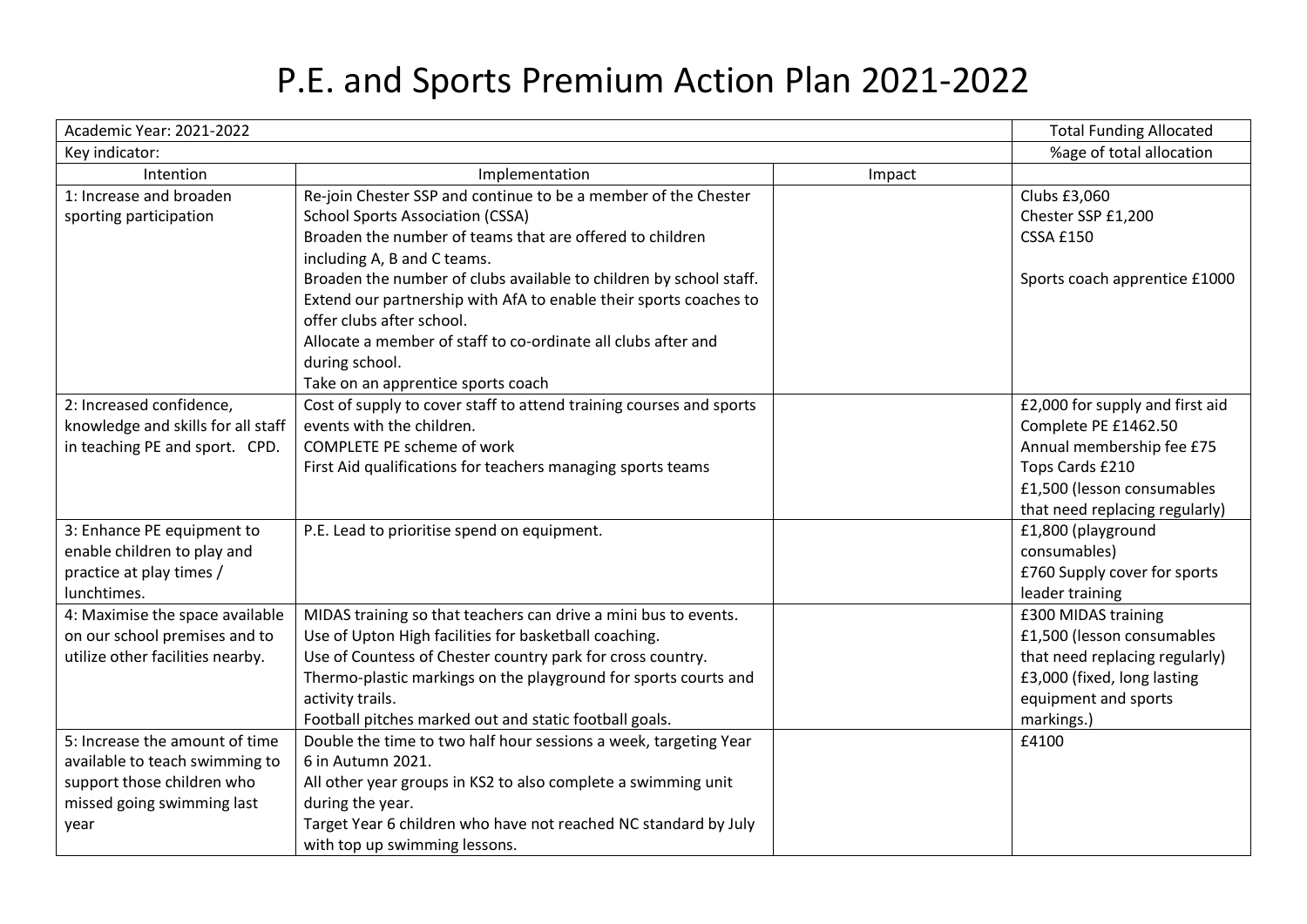## Overview of Sports and P.E. at UHPS:

| Details of funding allocated                                                        |         |  |  |  |
|-------------------------------------------------------------------------------------|---------|--|--|--|
| Total amount allocated for 2020/21                                                  | £19,330 |  |  |  |
| How much (if any) do you intend to carry over from this total fund into 2021/22?    | £0.00   |  |  |  |
| Total amount allocated for 2021/22                                                  | £19,770 |  |  |  |
| Total amount of funding for 2021/22. To be spent and reported on by 31st July 2022. |         |  |  |  |

## Swimming Data

| Meeting national curriculum requirements for swimming and water safety.                                                                                                                                                      | %age of               |  |  |  |
|------------------------------------------------------------------------------------------------------------------------------------------------------------------------------------------------------------------------------|-----------------------|--|--|--|
| N.B. Complete this section to your best ability. For example, you might have practised safe self-rescue techniques on dry land which you can then<br>transfer to the pool when school swimming restarts.                     |                       |  |  |  |
| Due to exceptional circumstances priority should be given to ensuring that pupils can perform safe self-rescue even if they do not fully meet the<br>first two requirements of the NC programme of study                     |                       |  |  |  |
| What percentage of your current Year 6 cohort swim competently, confidently and proficiently over a distance of at least 25 metres?                                                                                          | %                     |  |  |  |
| [What percentage of your current Year 6 cohort use a range of strokes effectively [for example, front crawl, backstroke and breaststroke]?                                                                                   | %                     |  |  |  |
| What percentage of your current Year 6 cohort perform safe self-rescue in different water-based situations?                                                                                                                  | %                     |  |  |  |
| Schools can choose to use the Primary PE and sport premium to provide additional provision for swimming, but this must be for activity over and<br>above the national curriculum requirements. Have you used it in this way? | Yes / <mark>No</mark> |  |  |  |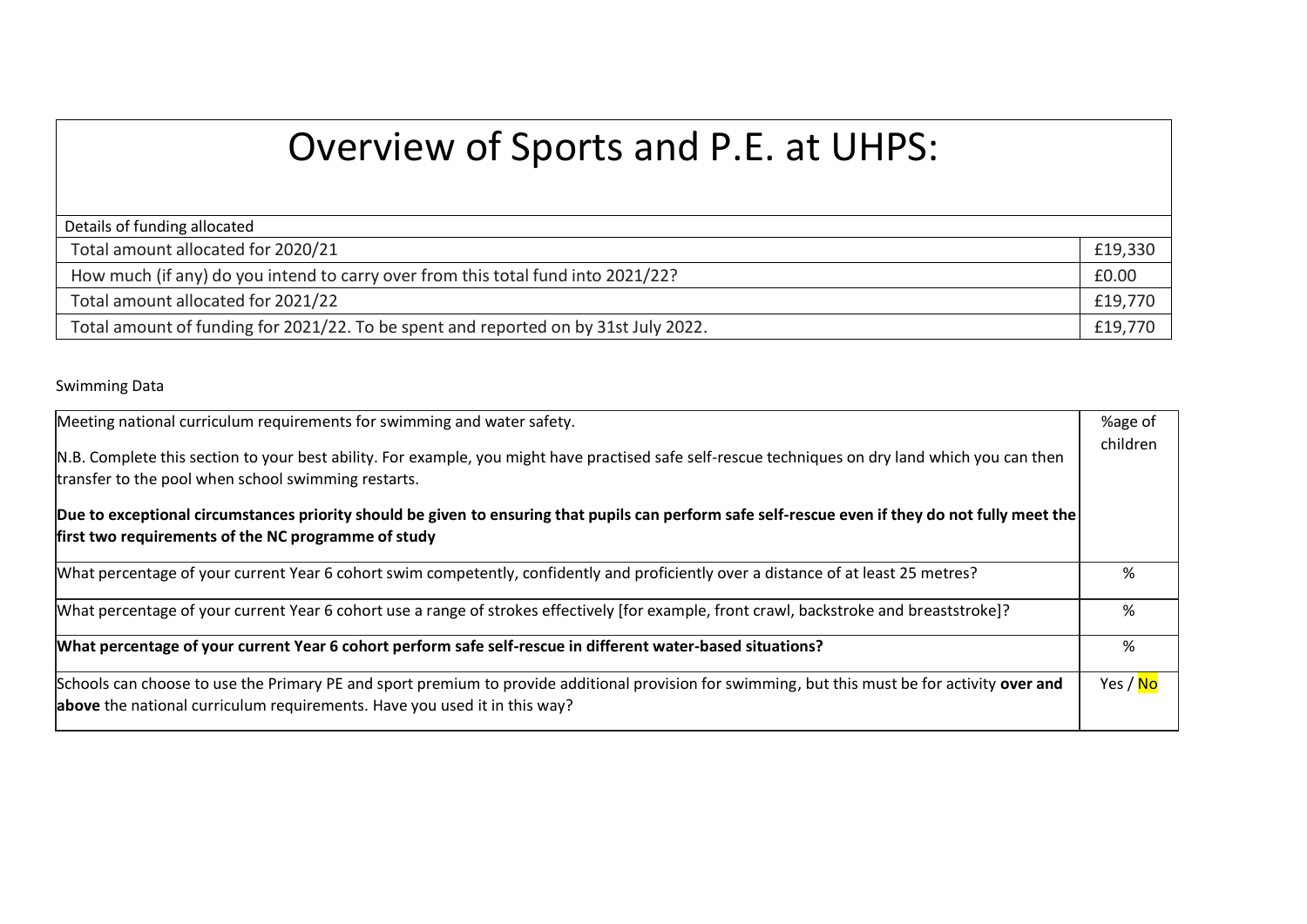| Academic Year: 2021/22                                                                                                                                                                                                                                                                                                                                                                                                                                                                   | Total fund allocated: £19,770                                                                                                                                                                                                                                                                                                                                                                                                                                                                                                                                                                                                |                                                                                                                                                                        | Date Updated: 1 <sup>st</sup> October 2021                                                                                                                                                                                                                                                                                                                                                                                                                             |                                                |
|------------------------------------------------------------------------------------------------------------------------------------------------------------------------------------------------------------------------------------------------------------------------------------------------------------------------------------------------------------------------------------------------------------------------------------------------------------------------------------------|------------------------------------------------------------------------------------------------------------------------------------------------------------------------------------------------------------------------------------------------------------------------------------------------------------------------------------------------------------------------------------------------------------------------------------------------------------------------------------------------------------------------------------------------------------------------------------------------------------------------------|------------------------------------------------------------------------------------------------------------------------------------------------------------------------|------------------------------------------------------------------------------------------------------------------------------------------------------------------------------------------------------------------------------------------------------------------------------------------------------------------------------------------------------------------------------------------------------------------------------------------------------------------------|------------------------------------------------|
| Key indicator 1: Increase and broaden sporting participation. The engagement of all pupils in regular physical activity – Chief Medical Officers<br>Percentage of<br>guidelines recommend that primary school pupils undertake at least 30 minutes of physical activity a day in school.<br>total allocation:<br>27%                                                                                                                                                                     |                                                                                                                                                                                                                                                                                                                                                                                                                                                                                                                                                                                                                              |                                                                                                                                                                        |                                                                                                                                                                                                                                                                                                                                                                                                                                                                        |                                                |
| Intent<br>Your school focus should be<br>clear what you want the pupils linked to your intentions:<br>to know and be able to do and<br>about what they need to learn<br>and to consolidate through<br>practice:                                                                                                                                                                                                                                                                          | Implementation<br>Make sure your actions to achieve are                                                                                                                                                                                                                                                                                                                                                                                                                                                                                                                                                                      | Funding<br>Allocated<br>£5,910                                                                                                                                         | Impact<br>Evidence of impact: what do pupils now know and<br>what can they now do? What has changed?:                                                                                                                                                                                                                                                                                                                                                                  | Sustainability<br>and suggested<br>next steps: |
| Increase the number of<br>extra-curricular clubs<br>available to children<br>$\bullet$ Increase the variety of clubs<br>available to children<br>$\bullet$ Utilise local sports clubs who $\bullet$<br>offer taster sessions and<br>develop links and pathways.<br>• Take part in girl's football<br>programme provided by<br><b>CSSP</b><br>• Increase participation of<br>SEND pupils<br>• KS1 and KS2 Skipping<br>Project.<br>• Take on a sports coach<br>apprentice in January (A4A) | School parliament and pupil voice will<br>be used to ensure pupils are consulted<br>on what they would like and what<br>works well/doesn't work well.<br>Increasing the range of clubs provided:<br>Cross-country, Tri-golf, dodgeball,<br>Netball, Football, Tag Rugby, Tennis,<br>Multi skills, Cricket, Rounders, Dance,<br>Athletics.<br>Family fitness club in the summer<br>term.<br>Working and liaising with more<br>providers and sports clubs - outside<br>agencies to support facilitation.<br>Pupil needs/interests (Pupil Voice) -<br>pupil questionnaires to be monitored<br>by PE lead and School Parliament. | Clubs £3,060<br>Chester SSP<br>£1,200<br>CSSA £150<br>£1,500<br>(lesson<br>consumables<br>lthat need<br>replacing<br>regularly)<br>Apprentice<br>sports coach<br>£1000 | Autumn Term 2021 Clubs include:<br>Multi-Skills for KS1<br>Tag Rugby<br>Football (Girls and Boys / for all Key Stage 2)<br>Netball<br>Dodge Ball<br><b>Cross Country</b><br>Spring Term 2022 Clubs(TBC) include:<br>Tri-Golf<br><b>HIIT Fitness</b><br>Football<br>Netball<br>Multi-Skills for KS1<br>Participation in sporting activities has increased by:<br><b>Impact Autumn Term</b><br>Autumn Term clubs: Netball (y5/6)<br>Football (Y5/6) Tag Rugby (Y3/4) Tag |                                                |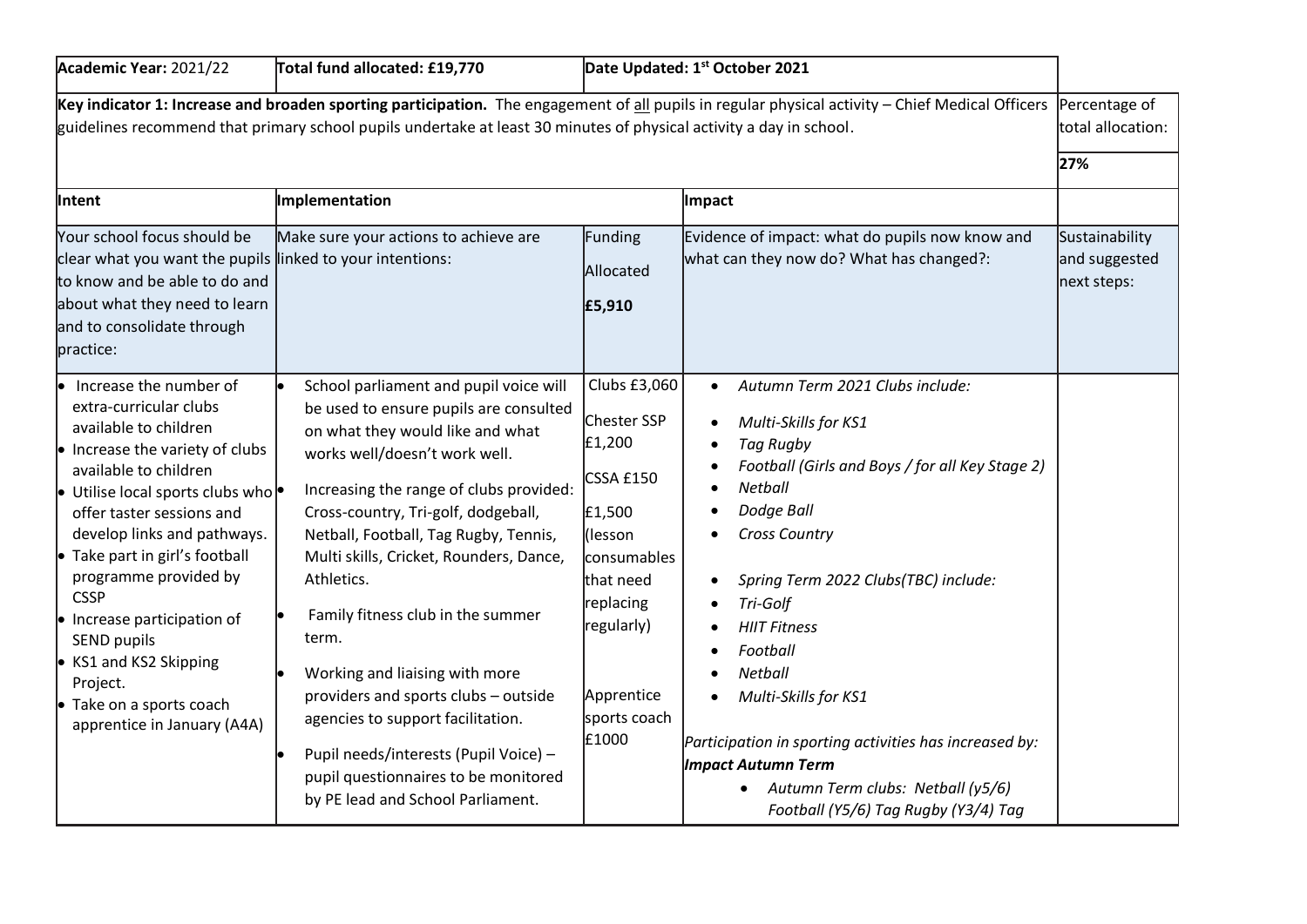|                                                                                                                                                                                                                                                                                             | Participate in specific events for SEND<br>pupils and run clubs that are fully<br>inclusive. |                        | Rugby (Y5/6) Tri Golf (Y5/6) Multi-skills<br>(KS1) Cross Country (KS2) Tennis (Y3/4)<br>Events, matches and competitions we participated in:<br>Tag Rugby festival (Y5/6) Tag Rugby festival (Y3/4)<br>Basketball - Cheshire Phoenix Match Day Clinic (KS2)<br>Basketball Girls Tournament (Y5/6) U11 Football<br>Tournament (Y5/6 mixed) Girls Football Tournament<br>$(Y5/6)$ Year 3 / 4 mixed football league and friendly<br>games Year 5/6 football league and friendly games<br>Year 5/6 Girls Football league games  West Cheshire<br>KS2 Cross Country race series (4 races) KS2 SEND<br>multi sports festival<br>Results of tournaments and competitions:<br>Touch Rugby 6.10.21 Year 5/6 - won all matches<br>Tag Rugby 6.10.21 Year $3/4$ – won all matches<br>Girls Football tournament 19/11/21 - through to the<br>semi-finals.<br>Y5/6 Boys U11 Football Tournament 18/11/21 - won<br>the tournament and will now represent Chester at the<br>primary school games.<br>KS2 Girls Basketball Tournament 18.11.21 - won 3<br>out of 4 games. |                                                |
|---------------------------------------------------------------------------------------------------------------------------------------------------------------------------------------------------------------------------------------------------------------------------------------------|----------------------------------------------------------------------------------------------|------------------------|-----------------------------------------------------------------------------------------------------------------------------------------------------------------------------------------------------------------------------------------------------------------------------------------------------------------------------------------------------------------------------------------------------------------------------------------------------------------------------------------------------------------------------------------------------------------------------------------------------------------------------------------------------------------------------------------------------------------------------------------------------------------------------------------------------------------------------------------------------------------------------------------------------------------------------------------------------------------------------------------------------------------------------------------------------------|------------------------------------------------|
| Key Indicator 2: Increased confidence, knowledge and skills for all staff in teaching PE and sport. CPD.<br>Percentage of<br>total allocation:<br>19%<br>Your school focus should be<br>Make sure your actions to achieve are<br>Evidence of impact: what do pupils now know and<br>Funding |                                                                                              |                        |                                                                                                                                                                                                                                                                                                                                                                                                                                                                                                                                                                                                                                                                                                                                                                                                                                                                                                                                                                                                                                                           |                                                |
| clear what you want the pupils linked to your intentions:<br>to know and be able to do and<br>about what they need to learn<br>and to consolidate through<br>practice:                                                                                                                      |                                                                                              | Allocated<br>£3,745.50 | what can they now do? What has changed?:                                                                                                                                                                                                                                                                                                                                                                                                                                                                                                                                                                                                                                                                                                                                                                                                                                                                                                                                                                                                                  | Sustainability<br>and suggested<br>next steps: |
| <b>Intent</b>                                                                                                                                                                                                                                                                               | Implementation                                                                               |                        | <b>Impact</b>                                                                                                                                                                                                                                                                                                                                                                                                                                                                                                                                                                                                                                                                                                                                                                                                                                                                                                                                                                                                                                             |                                                |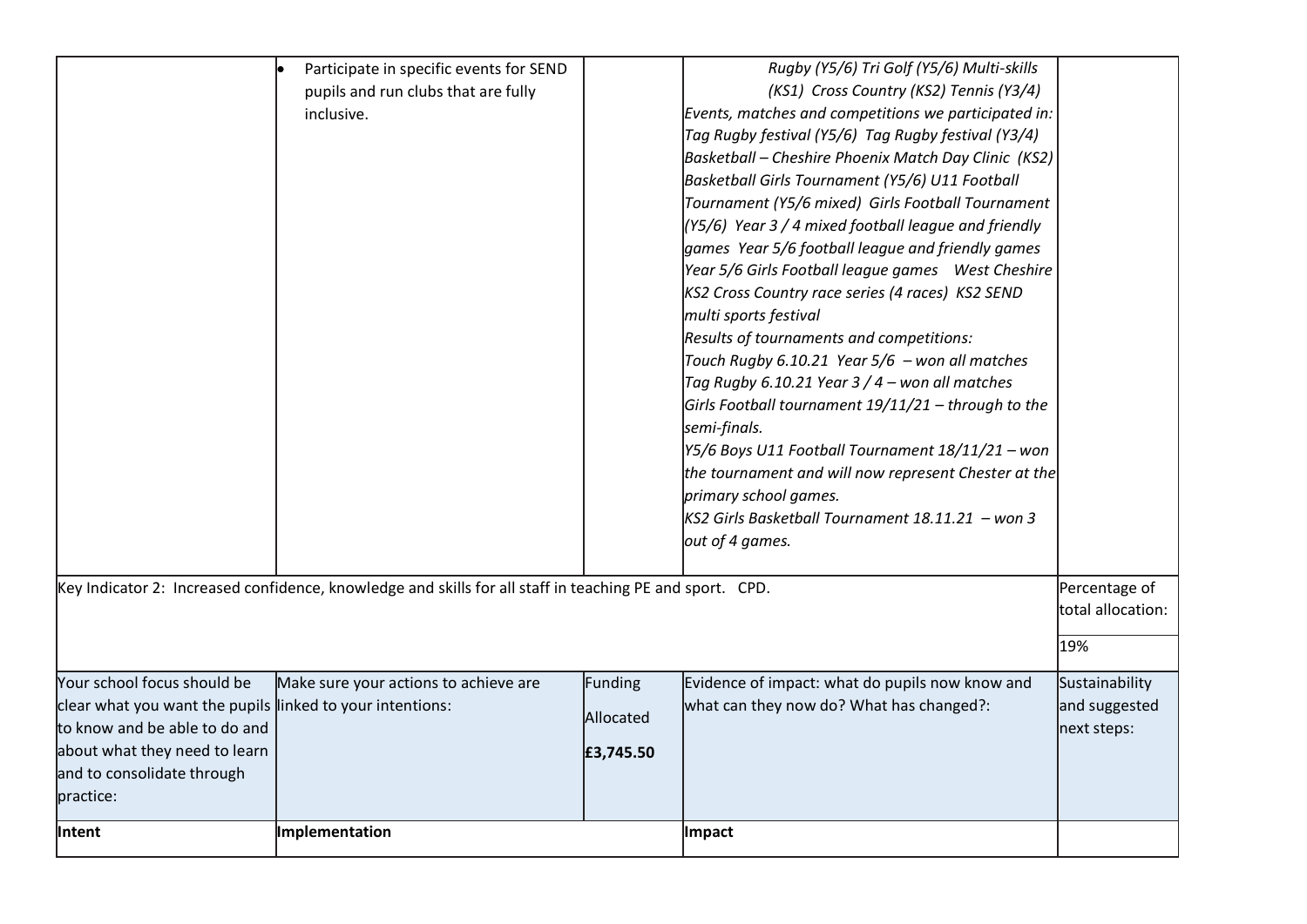| le | To ensure all children are  | Teachers and AfA coaches will follow                 | £2,000 for | Autumn Term impact:                          |  |
|----|-----------------------------|------------------------------------------------------|------------|----------------------------------------------|--|
|    | participating in two hours  | the same schemes of work so that there supply and    |            |                                              |  |
|    | a week of high quality PE.  | is consistency across year groups.                   | first aid  | Class teachers have used Complete PE for the |  |
| le | The quality of teaching     | Class teachers whose classes are taught              |            | whole of the Autumn term and there is        |  |
|    | and learning in Physical    | by AfA coaches will observe at least one Complete PE |            | consistency across year groups and between   |  |
|    | Education will be           | PE lesson per term and will collaborate              | £1462.50   | teachers and sports coaches.                 |  |
|    | developed through staff     | with the coaches in order to complete                |            |                                              |  |
|    | CPD for all class teachers. | assessments for their classes (on                    | Annual     |                                              |  |
| le | Utilise Complete PE         | insight)                                             | membership |                                              |  |
|    | resources to ensure high    | PE lead to provide 'PE at Upton Heath                | fee £75    |                                              |  |
|    | quality delivery and        | PE Curriculum Statement' to ensure all               | Tops Cards |                                              |  |
|    | consistency of the PE       | objectives are covered and progression               | £210       |                                              |  |
|    | curriculum.                 | through the school is good.                          |            |                                              |  |
|    | Teachers and AfA coaches    |                                                      |            |                                              |  |
|    | will follow the same        |                                                      |            |                                              |  |
|    | schemes of work so that     |                                                      |            |                                              |  |
|    | there is consistency across |                                                      |            |                                              |  |
|    | year groups.                |                                                      |            |                                              |  |
| le | Class teachers whose        |                                                      |            |                                              |  |
|    | classes are taught by AfA   |                                                      |            |                                              |  |
|    | coaches will observe at     |                                                      |            |                                              |  |
|    | least one PE lesson per     |                                                      |            |                                              |  |
|    | term and will collaborate   |                                                      |            |                                              |  |
|    | with the coaches in order   |                                                      |            |                                              |  |
|    | to complete assessments     |                                                      |            |                                              |  |
|    | for their classes (on       |                                                      |            |                                              |  |
|    | insight)                    |                                                      |            |                                              |  |
|    | PE lead to provide 'PE at   |                                                      |            |                                              |  |
|    | Upton Heath PE              |                                                      |            |                                              |  |
|    | Curriculum Statement' to    |                                                      |            |                                              |  |
|    | ensure all objectives are   |                                                      |            |                                              |  |
|    | covered and progression     |                                                      |            |                                              |  |
|    | through the school is good. |                                                      |            |                                              |  |
|    | To buy Upton Heath sport    |                                                      |            |                                              |  |
|    | kits for the children to    |                                                      |            |                                              |  |
|    | wear when representing      |                                                      |            |                                              |  |
|    | the school.                 |                                                      |            |                                              |  |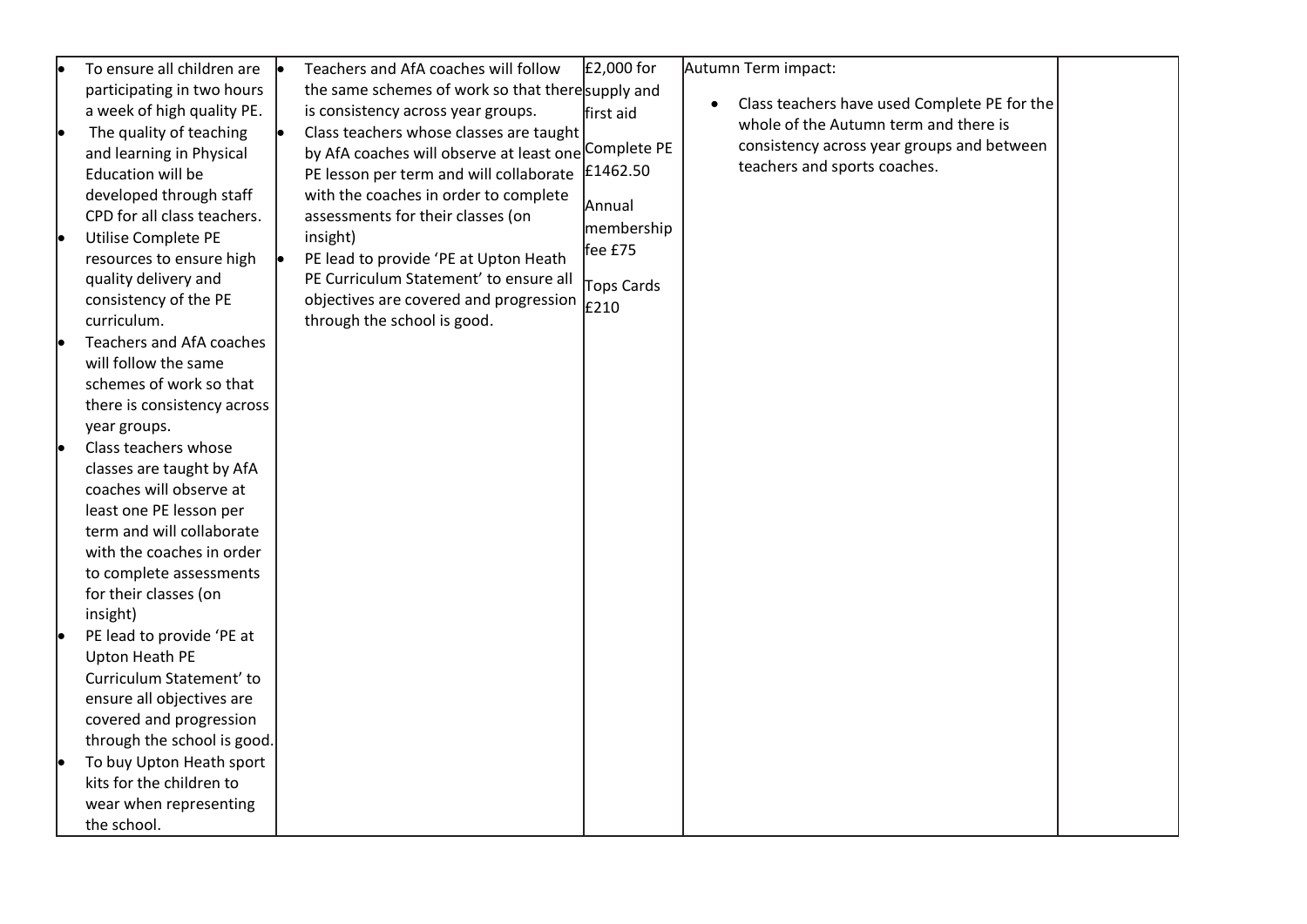| Key indicator 3: To enhance PE equipment and create teams of pupil play leaders to enable children to play, complete challenge activities<br>and practice skills at play times / lunchtimes.                                                                                                                                                                                  |                                                                                                                                                                                                                                                                                                                                                                                                                                      |                                                                                                                |                                                                                                                                                                                                                                                                                                                                                                                                                                                                                                                       | Percentage of<br>total allocation:                    |
|-------------------------------------------------------------------------------------------------------------------------------------------------------------------------------------------------------------------------------------------------------------------------------------------------------------------------------------------------------------------------------|--------------------------------------------------------------------------------------------------------------------------------------------------------------------------------------------------------------------------------------------------------------------------------------------------------------------------------------------------------------------------------------------------------------------------------------|----------------------------------------------------------------------------------------------------------------|-----------------------------------------------------------------------------------------------------------------------------------------------------------------------------------------------------------------------------------------------------------------------------------------------------------------------------------------------------------------------------------------------------------------------------------------------------------------------------------------------------------------------|-------------------------------------------------------|
| Your school focus should be<br>clear what you want the pupils linked to your intentions:<br>to know and be able to do and<br>about what they need to learn<br>and to consolidate through<br>practice:<br>Develop provision for<br>physical activity at lunchtime<br>and break-times by:<br>Increasing the amount of<br>playground resources to<br>provide playground activity | Make sure your actions to achieve are<br>20 Year 5 play leaders to be trained in<br>January and will join the Year 6 play<br>leaders trained last year. As a team,<br>these children will organise activities,<br>challenges and intra-school<br>competitions. Four day's supply cover                                                                                                                                               | Funding<br>Allocated<br>£2560<br>£1,800<br>equipment<br>(playground<br>consumable<br>equipment)<br>£760 supply | Evidence of impact: what do pupils now know and<br>what can they now do? What has changed?:<br>Autumn Term Impact<br>Skipping ropes have proved popular at lunch<br>and break times and the children are<br>developing their skipping skills and fitness<br>through this activity. Many children also                                                                                                                                                                                                                 | 13%<br>Sustainability<br>and suggested<br>next steps: |
| facilitated by MDS and year<br>5/6 play leaders.                                                                                                                                                                                                                                                                                                                              | to release Teacher to train and manage<br>the play leaders.<br>Create an activity schedule and areas of playground<br>the playground for different activities,<br>so that play-leaders are able to<br>maximise physical activity at lunchtime<br>and be closely monitored by MD team.<br>Equipment and resources to be<br>purchased for facilitation of activity<br>with teachers, MDs, play leaders and<br>independent active play. | cover to<br>manage and<br>train<br>leaders                                                                     | enjoy skipping with the skip balls.<br>The children have playground balls which<br>they use for organised games and also bats<br>and balls which they use for personal<br>challenges and to play games in pairs.<br>KS1 have bats and balls, playground balls,<br>dominoes and bean bags for the playground.<br>The playground is calmer as a result.<br>Once the playground leaders have been<br>trained in January, we will put in place plans<br>for them to organise intra school<br>competitions and challenges. |                                                       |
|                                                                                                                                                                                                                                                                                                                                                                               | Key indicator 4: To maximise the space available on our school premises and to utilize other facilities nearby.                                                                                                                                                                                                                                                                                                                      |                                                                                                                |                                                                                                                                                                                                                                                                                                                                                                                                                                                                                                                       | Percentage of<br>total allocation:<br>20%             |
|                                                                                                                                                                                                                                                                                                                                                                               |                                                                                                                                                                                                                                                                                                                                                                                                                                      |                                                                                                                |                                                                                                                                                                                                                                                                                                                                                                                                                                                                                                                       |                                                       |
| lintent                                                                                                                                                                                                                                                                                                                                                                       | Implementation                                                                                                                                                                                                                                                                                                                                                                                                                       |                                                                                                                | Impact                                                                                                                                                                                                                                                                                                                                                                                                                                                                                                                |                                                       |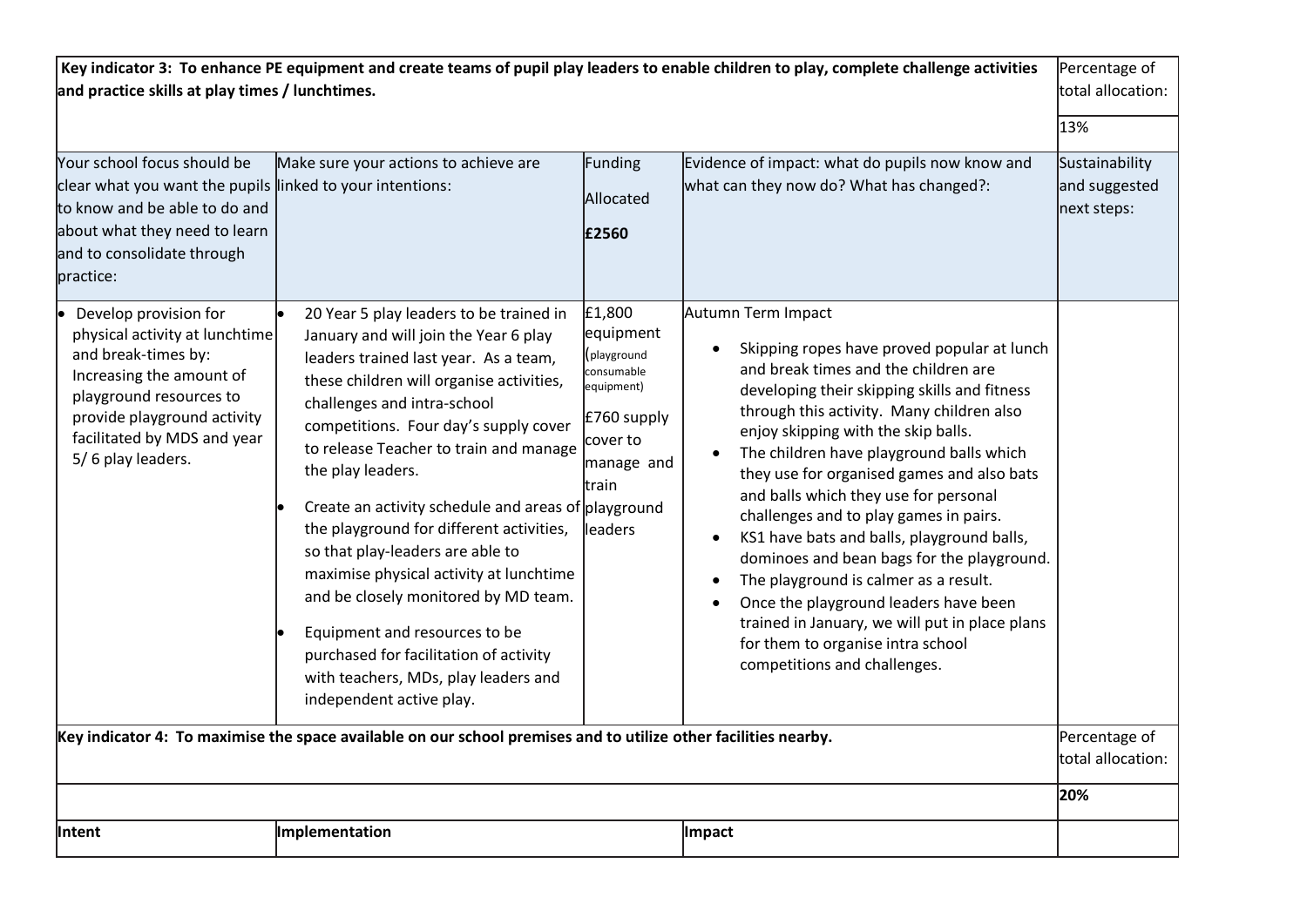| Your school focus should be<br>clear what you want the pupils linked to your intentions:<br>to know and be able to do and<br>about what they need to learn<br>and to consolidate through<br>practice:                                                                                          | Make sure your actions to achieve are                                                                                                                                                                                                                                                         | Funding<br>Allocated<br>£4,000                                                                                                              | Evidence of impact: what do pupils now know and<br>what can they now do? What has changed?:          | Sustainability<br>and suggested<br>next steps: |
|------------------------------------------------------------------------------------------------------------------------------------------------------------------------------------------------------------------------------------------------------------------------------------------------|-----------------------------------------------------------------------------------------------------------------------------------------------------------------------------------------------------------------------------------------------------------------------------------------------|---------------------------------------------------------------------------------------------------------------------------------------------|------------------------------------------------------------------------------------------------------|------------------------------------------------|
| Thermo-plastic<br>marking of sports<br>pitches on playground<br>Thermo-plastic activity<br>trail on playground.<br>Markings on field for<br>running track,<br>Rounders pitch and<br>football pitch.<br>Purchase football goals<br>and storage.<br>Basketball hoops on<br>wall for break times. | Prioritise netball courts.<br>Pupil voice - activity trail.<br>Design the layout of the hall to facilitate activity trails<br>indoor athletics, tri golf and badminton.<br>Enquire about costs of introducing judo<br>and fencing as extra-curricular activities $ £1000$<br>(Judo Education) | £2000<br>thermo-<br>plastic<br>and netball<br>lcourts.<br>Basketball<br> hoops<br>Football<br>goals.<br>Storage<br>£1000 field<br>markings. | Autumn Term:<br>Currently getting quotes for work and making<br>plans to implement these priorities. |                                                |